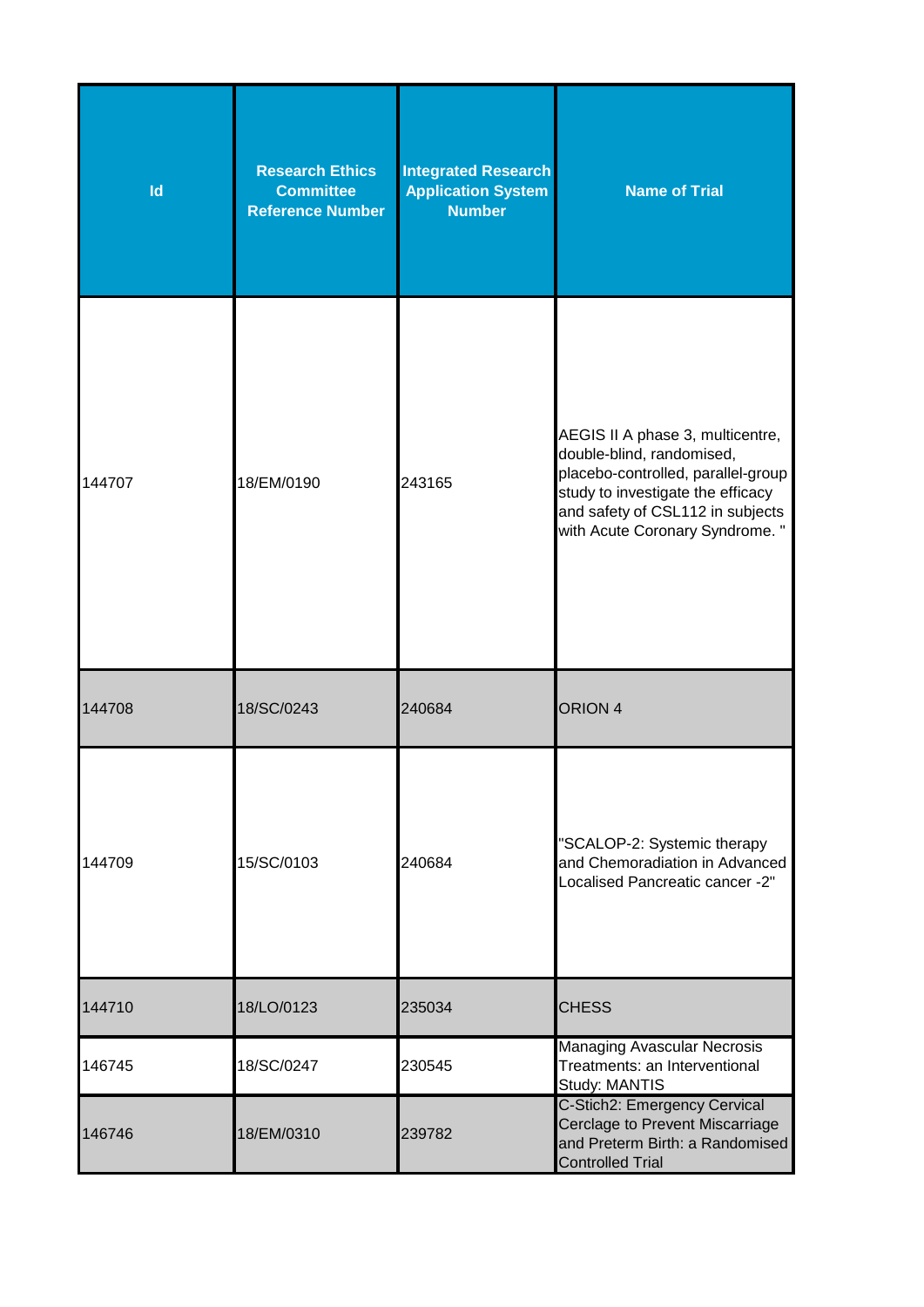| 146747 | 16/EM/0172 | 194491 | Non-vitamin K antagonist Oral<br>anticoagulants in patients with |
|--------|------------|--------|------------------------------------------------------------------|
|        |            |        | Atrial High rate episodes                                        |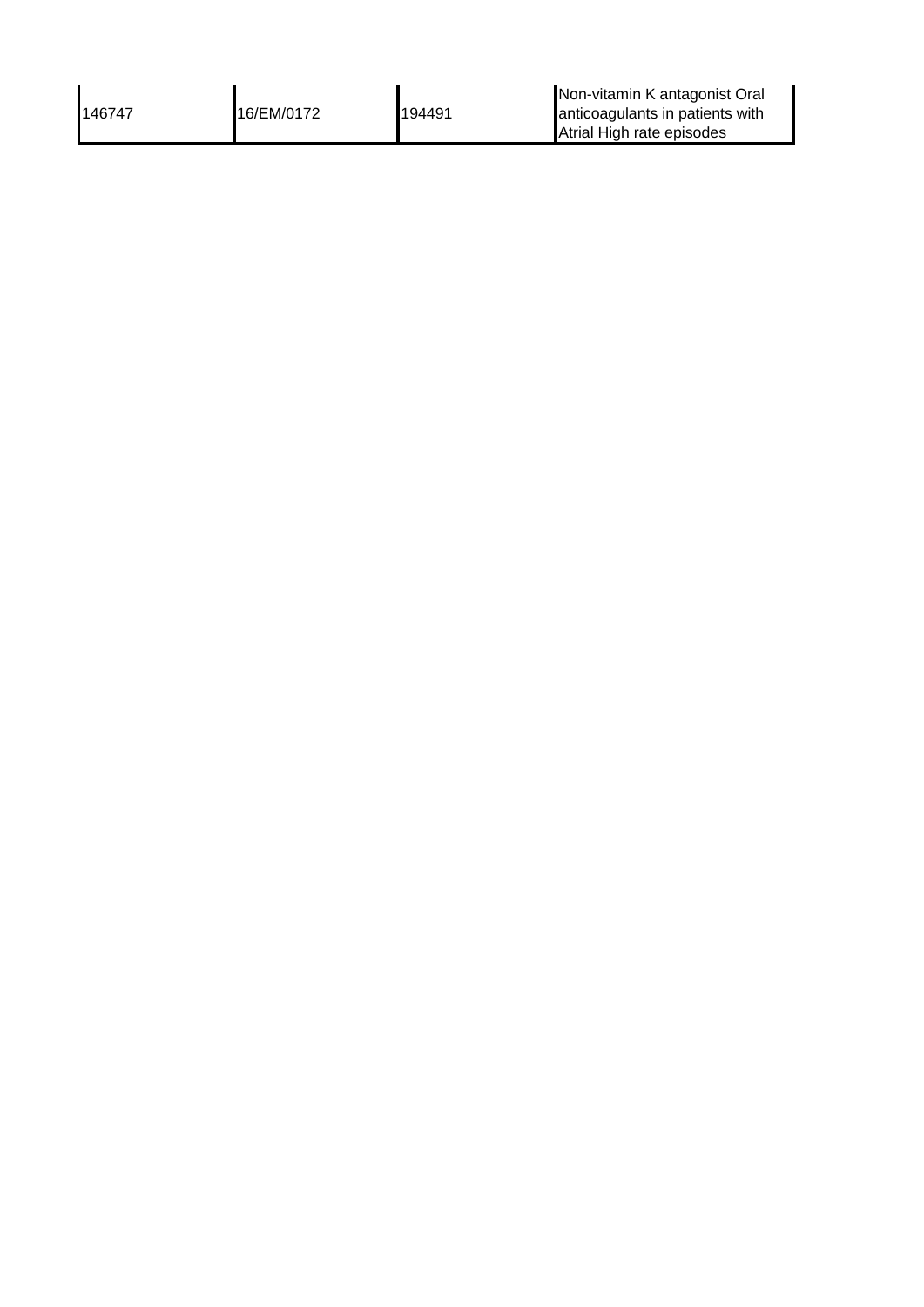| <b>First</b><br><b>Participa</b><br>nt<br><b>Recruited</b><br>$\overline{?}$ | <b>Date of First</b><br><b>Participant</b><br><b>Recruited</b> | <b>Duration</b><br>between<br>Date Site<br><b>Selected</b><br>and Date<br><b>Site</b><br><b>Confirme</b><br>$\mathbf d$ | <b>Duration</b><br>between<br><b>Date Site</b><br><b>Confirme</b><br>d and<br><b>First</b><br><b>Participa</b><br>nt<br><b>Recruited</b> | <b>Duration</b><br>between<br><b>Date Site</b><br><b>Selected</b><br>and First<br><b>Participa</b><br>nt<br><b>Recruited</b> | <b>Date Site Invited</b> |
|------------------------------------------------------------------------------|----------------------------------------------------------------|-------------------------------------------------------------------------------------------------------------------------|------------------------------------------------------------------------------------------------------------------------------------------|------------------------------------------------------------------------------------------------------------------------------|--------------------------|
| No                                                                           |                                                                | 122                                                                                                                     |                                                                                                                                          |                                                                                                                              | 04/11/2017               |
| Yes                                                                          | 30/04/2019                                                     | 91                                                                                                                      | 88                                                                                                                                       | 179                                                                                                                          | 14/05/2018               |
| Yes                                                                          | 31/03/2019                                                     | 104                                                                                                                     | 12                                                                                                                                       | 116                                                                                                                          | 15/11/2018               |
| Yes                                                                          | 01/05/2019                                                     | 67                                                                                                                      | 1                                                                                                                                        | 68                                                                                                                           |                          |
| Yes                                                                          | 10/07/2019                                                     | 64                                                                                                                      | 91                                                                                                                                       | 155                                                                                                                          | 05/11/2018               |
| <b>No</b>                                                                    |                                                                | 144                                                                                                                     |                                                                                                                                          |                                                                                                                              | 12/09/2018               |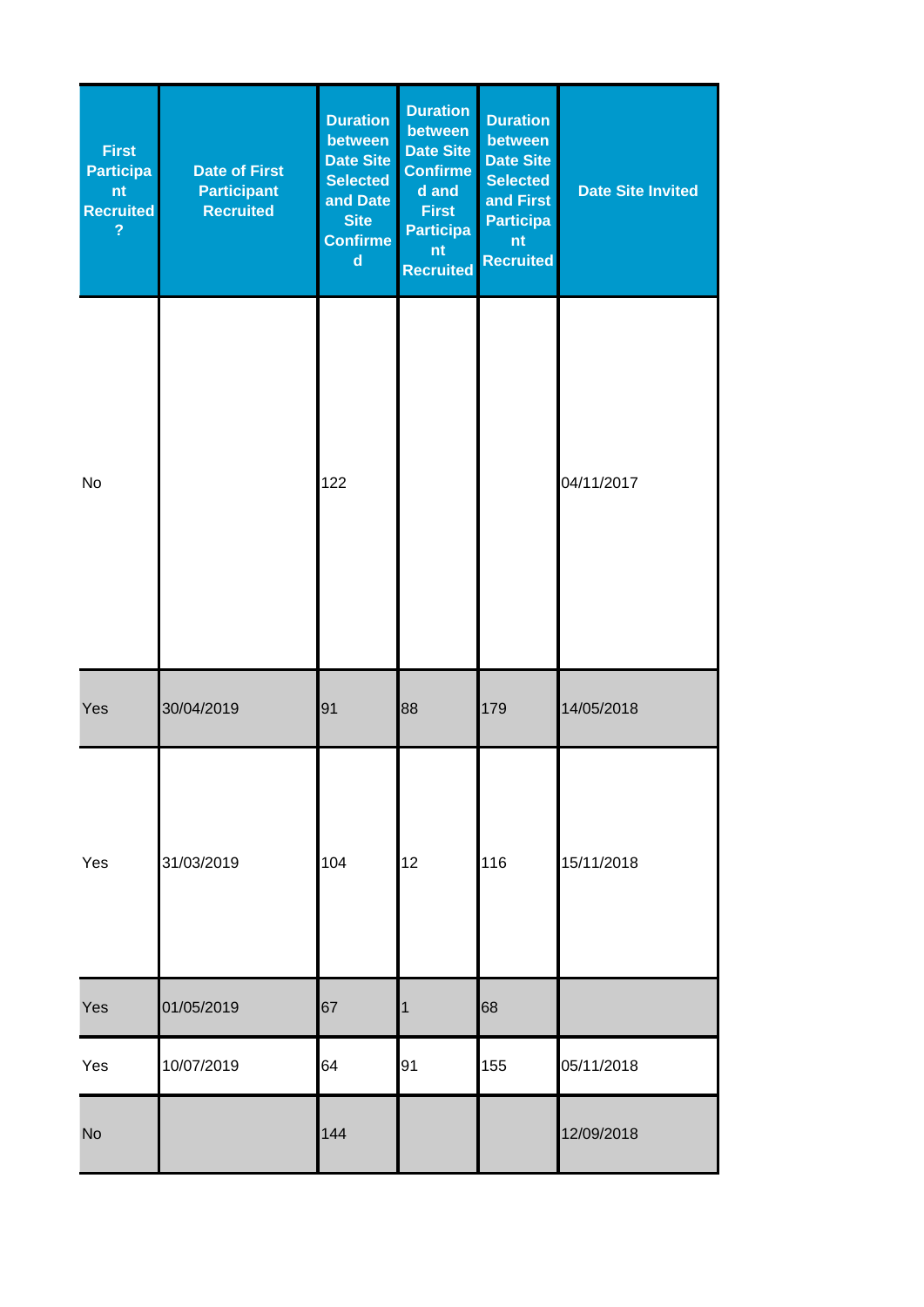| No |  | ÷. |  |  | 27/04/2017 |
|----|--|----|--|--|------------|
|----|--|----|--|--|------------|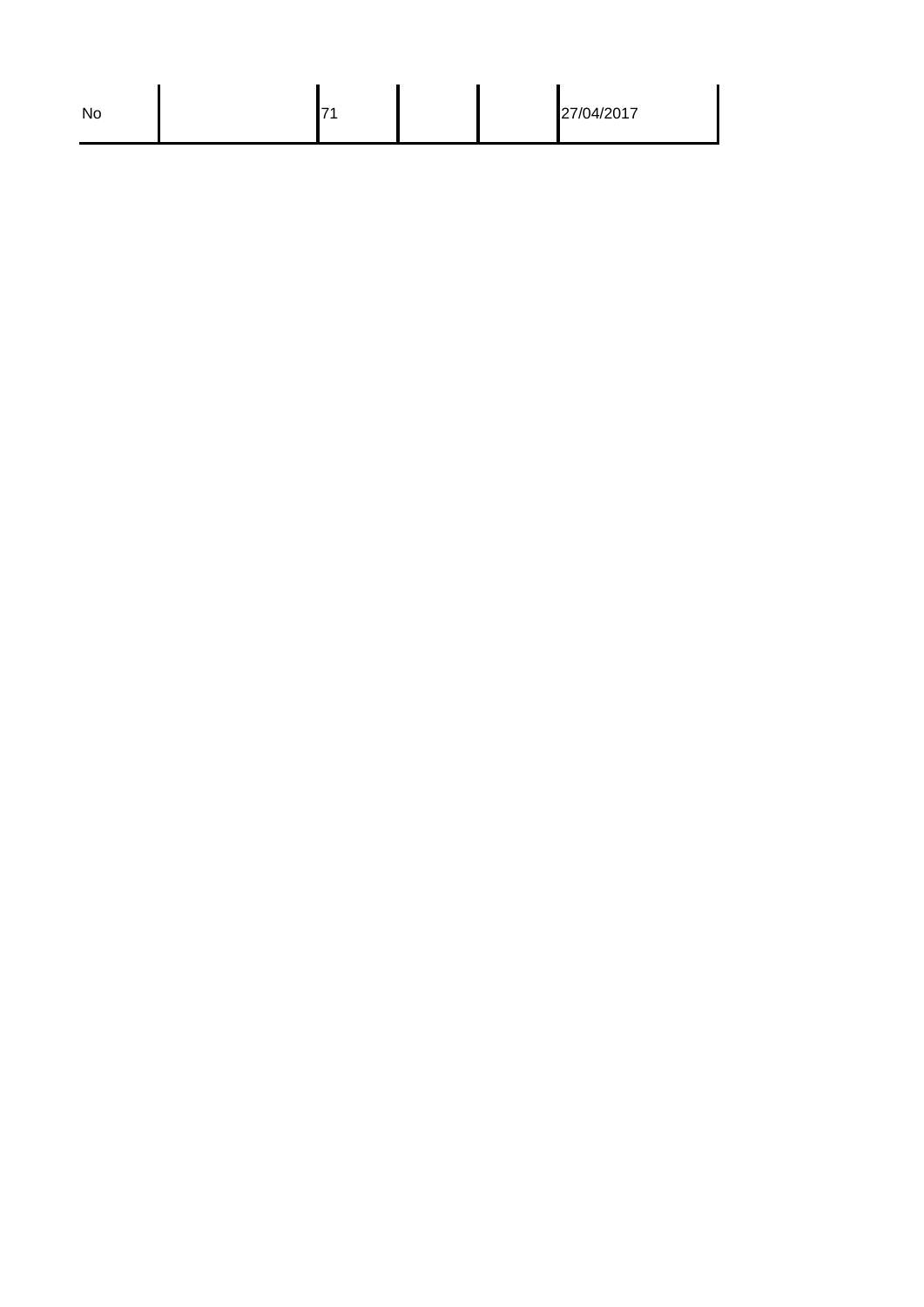| <b>Date Site Selected</b> | <b>HRA Approval Date</b> | <b>Date Site Confirmed</b><br><b>By Sponsor</b> | <b>Date Site Confirmed</b> | Non-<br><b>Confirmat</b><br>ion<br><b>Status</b> |
|---------------------------|--------------------------|-------------------------------------------------|----------------------------|--------------------------------------------------|
| 20/07/2018                | 14/09/2018               | 13/11/2018                                      | 19/11/2018                 | Please<br>Select                                 |
| 02/11/2018                | 17/10/2018               | 20/01/2019                                      | 01/02/2019                 | Please<br>Select                                 |
| 05/12/2018                | 14/03/2019               | 05/03/2019                                      | 19/03/2019                 | Please<br>Select                                 |
| 22/02/2019                | 22/02/2019               | 30/04/2019                                      | 30/04/2019                 | Please<br>Select                                 |
| 05/02/2019                | 26/06/2018               | 16/04/2019                                      | 10/04/2019                 | Please<br>Select                                 |
| 19/10/2018                | 16/11/2019               | 12/03/2019                                      | 12/03/2019                 | Please<br>Select                                 |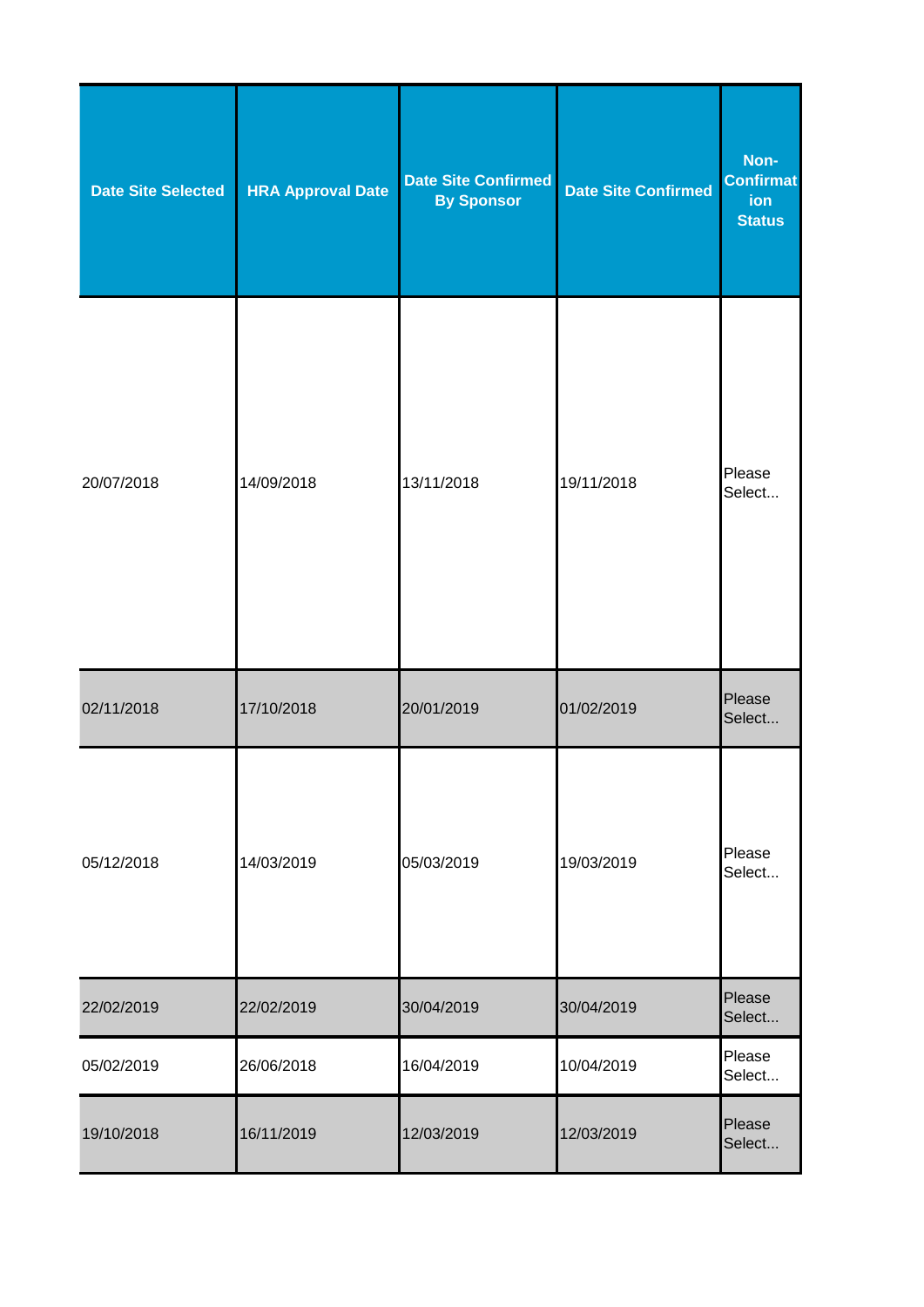| 28/02/2019 | 24/05/2016 | 10/05/2019 | 10/05/2019 | Please<br>Select |
|------------|------------|------------|------------|------------------|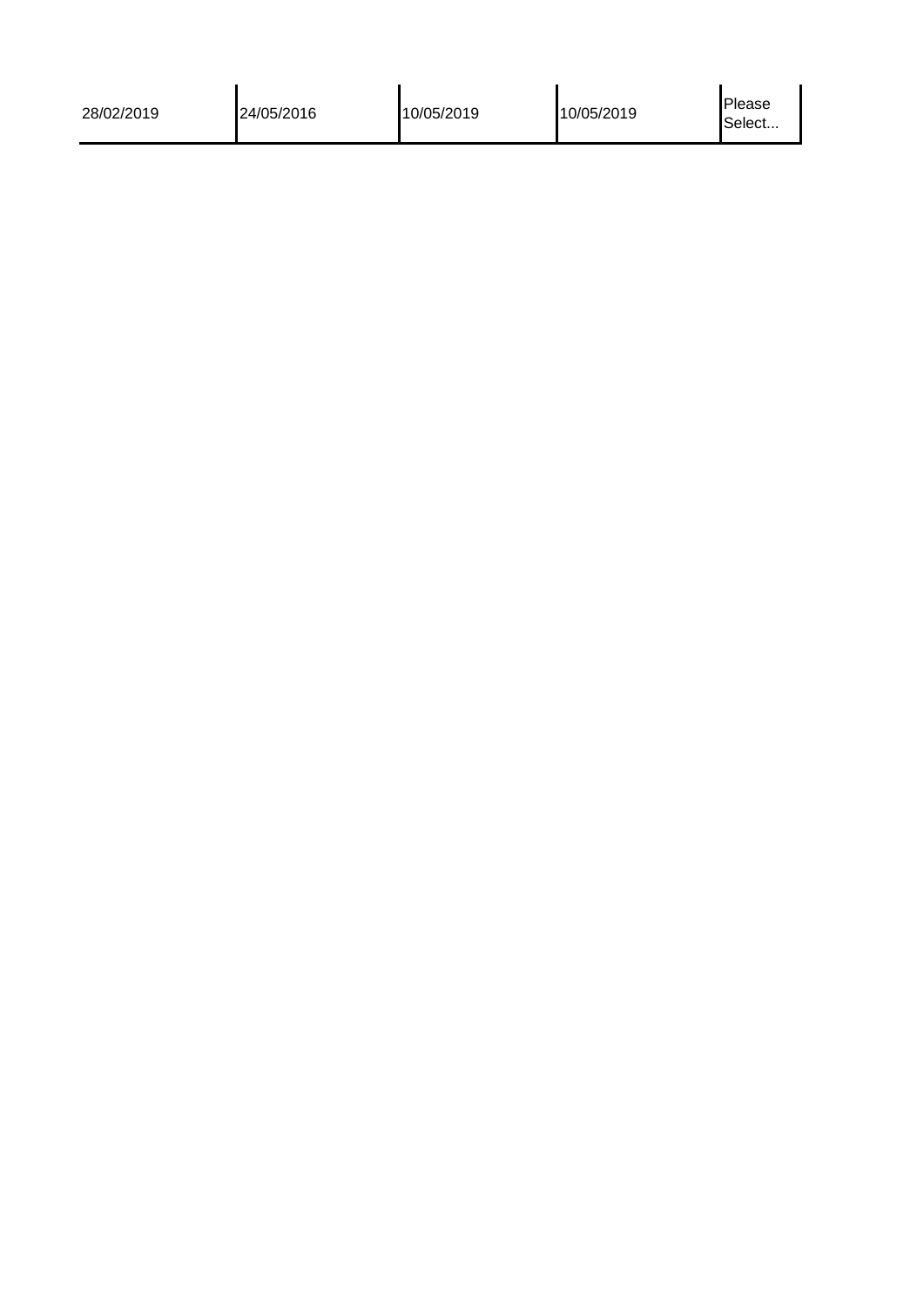| <b>Date Site Ready To</b><br><b>Start</b> | Reasons<br>for Delay            | <b>Comment</b><br>S                                                                                                                                   | <b>Reasons</b><br>for delay<br>correspo<br>nd to: |
|-------------------------------------------|---------------------------------|-------------------------------------------------------------------------------------------------------------------------------------------------------|---------------------------------------------------|
| 14/12/2018                                | D -<br>Sponsor<br>Delays        | The delay<br>occurred<br>due to<br>organising<br>of the Site<br>Initiation<br>Visit and<br>limited<br>availability<br>of the<br>training<br>sessions. | Sponsor                                           |
| 29/04/2019                                | D -<br>Sponsor<br>Delays        | Sponsor<br>setting up<br>clinic<br>dates                                                                                                              | Sponsor                                           |
| 19/03/2019                                | J - Other                       | Shared<br>care<br>agreement                                                                                                                           | <b>Both</b>                                       |
| 01/05/2019                                | D -<br>Sponsor<br><b>Delays</b> |                                                                                                                                                       | Sponsor                                           |
| 16/04/2019                                |                                 |                                                                                                                                                       | Please<br>Select                                  |
| 12/03/2019                                | J - Other                       |                                                                                                                                                       | <b>Both</b>                                       |